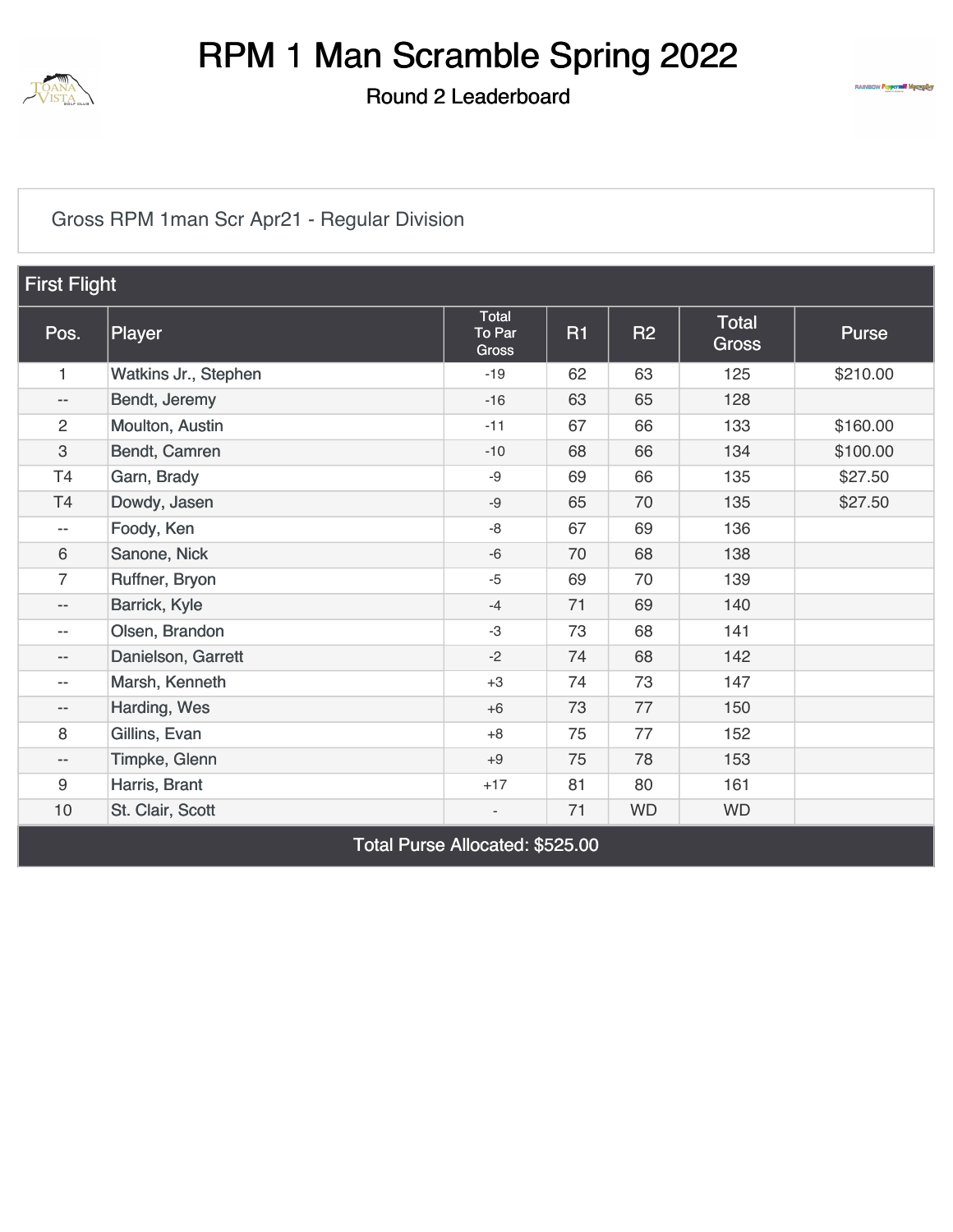

Round 2 Leaderboard



#### [Net RPM 1man Scr Apr21 - Regular Division](https://static.golfgenius.com/v2tournaments/8418932398120553151?called_from=&round_index=2)

| <b>First Flight</b>      |                      |                                      |           |           |                            |          |  |  |
|--------------------------|----------------------|--------------------------------------|-----------|-----------|----------------------------|----------|--|--|
| Pos.                     | Player               | <b>Total</b><br>To Par<br><b>Net</b> | <b>R1</b> | <b>R2</b> | <b>Total</b><br><b>Net</b> | Purse    |  |  |
| 1                        | Bendt, Jeremy        | $-20$                                | 61        | 63        | 124                        | \$210.00 |  |  |
| $\overline{2}$           | Olsen, Brandon       | $-19$                                | 65        | 60        | 125                        | \$160.00 |  |  |
| T <sub>3</sub>           | Foody, Ken           | $-18$                                | 62        | 64        | 126                        | \$77.50  |  |  |
| T <sub>3</sub>           | Barrick, Kyle        | $-18$                                | 64        | 62        | 126                        | \$77.50  |  |  |
| $-\, -$                  | Moulton, Austin      | $-17$                                | 64        | 63        | 127                        |          |  |  |
| $-\, -$                  | Garn, Brady          | $-15$                                | 66        | 63        | 129                        |          |  |  |
| 5                        | Marsh, Kenneth       | $-15$                                | 65        | 64        | 129                        |          |  |  |
| $\overline{\phantom{a}}$ | Dowdy, Jasen         | $-15$                                | 62        | 67        | 129                        |          |  |  |
| $\overline{\phantom{m}}$ | Bendt, Camren        | $-14$                                | 66        | 64        | 130                        |          |  |  |
| 6                        | Harding, Wes         | $-14$                                | 63        | 67        | 130                        |          |  |  |
| $-\, -$                  | Ruffner, Bryon       | $-13$                                | 65        | 66        | 131                        |          |  |  |
| $-\,-$                   | Watkins Jr., Stephen | $-10$                                | 69        | 65        | 134                        |          |  |  |
| $\overline{\phantom{a}}$ | Sanone, Nick         | $-8$                                 | 69        | 67        | 136                        |          |  |  |
| $\overline{7}$           | Danielson, Garrett   | $-6$                                 | 72        | 66        | 138                        |          |  |  |
| $\,8\,$                  | Timpke, Glenn        | $-5$                                 | 68        | 71        | 139                        |          |  |  |
| $-\, -$                  | Gillins, Evan        | E                                    | 71        | 73        | 144                        |          |  |  |
| $- -$                    | Harris, Brant        | $+3$                                 | 74        | 73        | 147                        |          |  |  |
| $\boldsymbol{9}$         | St. Clair, Scott     | $\overline{\phantom{a}}$             | 66        | <b>WD</b> | <b>WD</b>                  |          |  |  |
|                          |                      | Total Purse Allocated: \$525.00      |           |           |                            |          |  |  |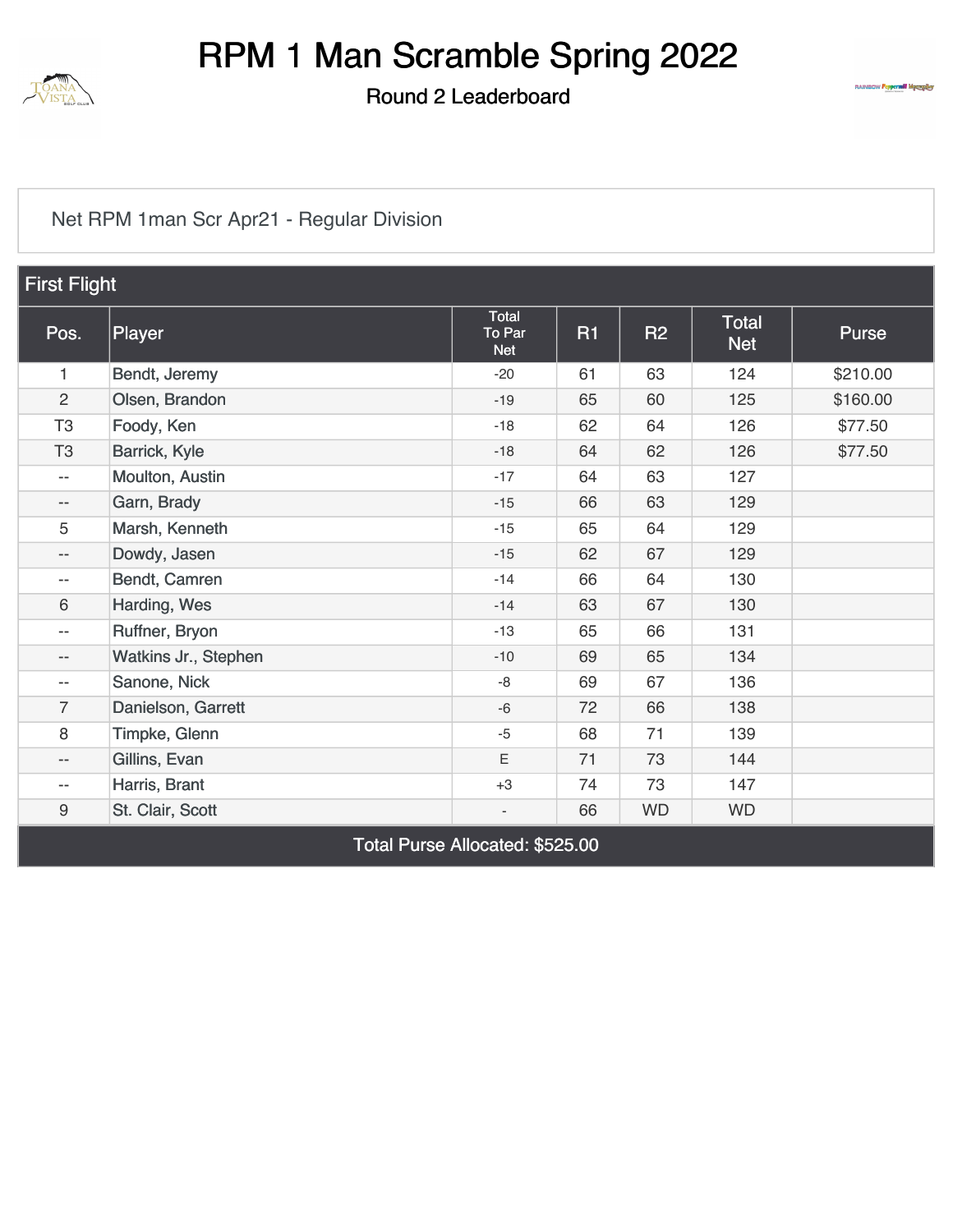

Round 2 Leaderboard



[Gross RPM 1man Scr Apr21 - Senior Division \(50 and up\)](https://static.golfgenius.com/v2tournaments/8418932369397959355?called_from=&round_index=2)

|                | <b>First Flight</b> |                                        |           |           |                              |              |                |  |  |  |
|----------------|---------------------|----------------------------------------|-----------|-----------|------------------------------|--------------|----------------|--|--|--|
| Pos.           | Player              | <b>Total</b><br>To Par<br><b>Gross</b> | <b>R1</b> | <b>R2</b> | <b>Total</b><br><b>Gross</b> | <b>Purse</b> | <b>Details</b> |  |  |  |
| $\mathbf{1}$   | Lyons, Herb         | $-21$                                  | 61        | 62        | 123                          | \$225.00     |                |  |  |  |
| --             | Gordon, Gary        | $-15$                                  | 66        | 63        | 129                          |              |                |  |  |  |
| T <sub>2</sub> | Watkins, Stephen    | $-14$                                  | 66        | 64        | 130                          | \$175.00     | 2nd Gross      |  |  |  |
| T <sub>2</sub> | Pace, Tom           | $-14$                                  | 63        | 67        | 130                          | \$0.00       |                |  |  |  |
| $\overline{4}$ | Timmons, Todd       | $-13$                                  | 66        | 65        | 131                          | \$125.00     | 3rd Gross      |  |  |  |
| --             | Spjute, Kurt        | $-13$                                  | 67        | 64        | 131                          |              |                |  |  |  |
| 5              | Fustos, Rob         | $-12$                                  | 67        | 65        | 132                          | \$70.00      | tie 4th Gross  |  |  |  |
| --             | Needles, Jesse      | $-12$                                  | 64        | 68        | 132                          | \$70.00      | tie 4th Gross  |  |  |  |
| --             | Irons, Terry        | $-11$                                  | 67        | 66        | 133                          |              |                |  |  |  |
| 6              | Garn, Jeff          | $-10$                                  | 69        | 65        | 134                          |              |                |  |  |  |
| --             | Mortensen, Van      | -8                                     | 72        | 64        | 136                          |              |                |  |  |  |
| T7             | Kellar, Darrin      | $-6$                                   | 69        | 69        | 138                          |              |                |  |  |  |
| --             | Hooper, Gary        | $-6$                                   | 68        | 70        | 138                          |              |                |  |  |  |
| T7             | Erickson, William   | $-6$                                   | 70        | 68        | 138                          |              |                |  |  |  |
| 9              | Hatfield, Gary      | $-4$                                   | 72        | 68        | 140                          |              |                |  |  |  |
| $- -$          | Barlow, Jim         | $-2$                                   | 71        | 71        | 142                          |              |                |  |  |  |
| $- -$          | Chandler, Jerry     | $-1$                                   | 68        | 75        | 143                          |              |                |  |  |  |
| --             | Mabbutt, Randy      | $\mathsf E$                            | 73        | 71        | 144                          |              |                |  |  |  |
| --             | Bendt, Steve        | $+1$                                   | 75        | 70        | 145                          |              |                |  |  |  |
| 10             | Dougherty, Pat      | $+3$                                   | 75        | 72        | 147                          |              |                |  |  |  |
| 11             | Bowns, Terry        | $+5$                                   | 76        | 73        | 149                          |              |                |  |  |  |
| 12             | Laybourne, Larry    |                                        | 69        | <b>WD</b> | <b>WD</b>                    |              |                |  |  |  |

#### Second Flight

| Pos.           | Player          | Total<br>To Par<br><b>Gross</b> | <b>R1</b> | R <sub>2</sub> | <b>Total</b><br><b>Gross</b> | <b>Purse</b> | <b>Details</b> |
|----------------|-----------------|---------------------------------|-----------|----------------|------------------------------|--------------|----------------|
|                | Carlisle, Kieth | $-10$                           | 69        | 65             | 134                          | \$225.00     |                |
| $- -$          | Sulz, Chester   | $-9$                            | 68        | 67             | 135                          | \$175.00     | 2nd Gross      |
| 2              | Martin, Vince   | -8                              | 67        | 69             | 136                          | \$125.00     | 3rd Gross      |
| $- -$          | Griffin, Randy  | $-7$                            | 68        | 69             | 137                          |              |                |
| T <sub>3</sub> | lorg, Clay      | $-6$                            | 69        | 69             | 138                          | \$85.00      | 4th Gross      |
| T <sub>3</sub> | Losee, Jerry    | $-6$                            | 68        | 70             | 138                          | \$105.00     |                |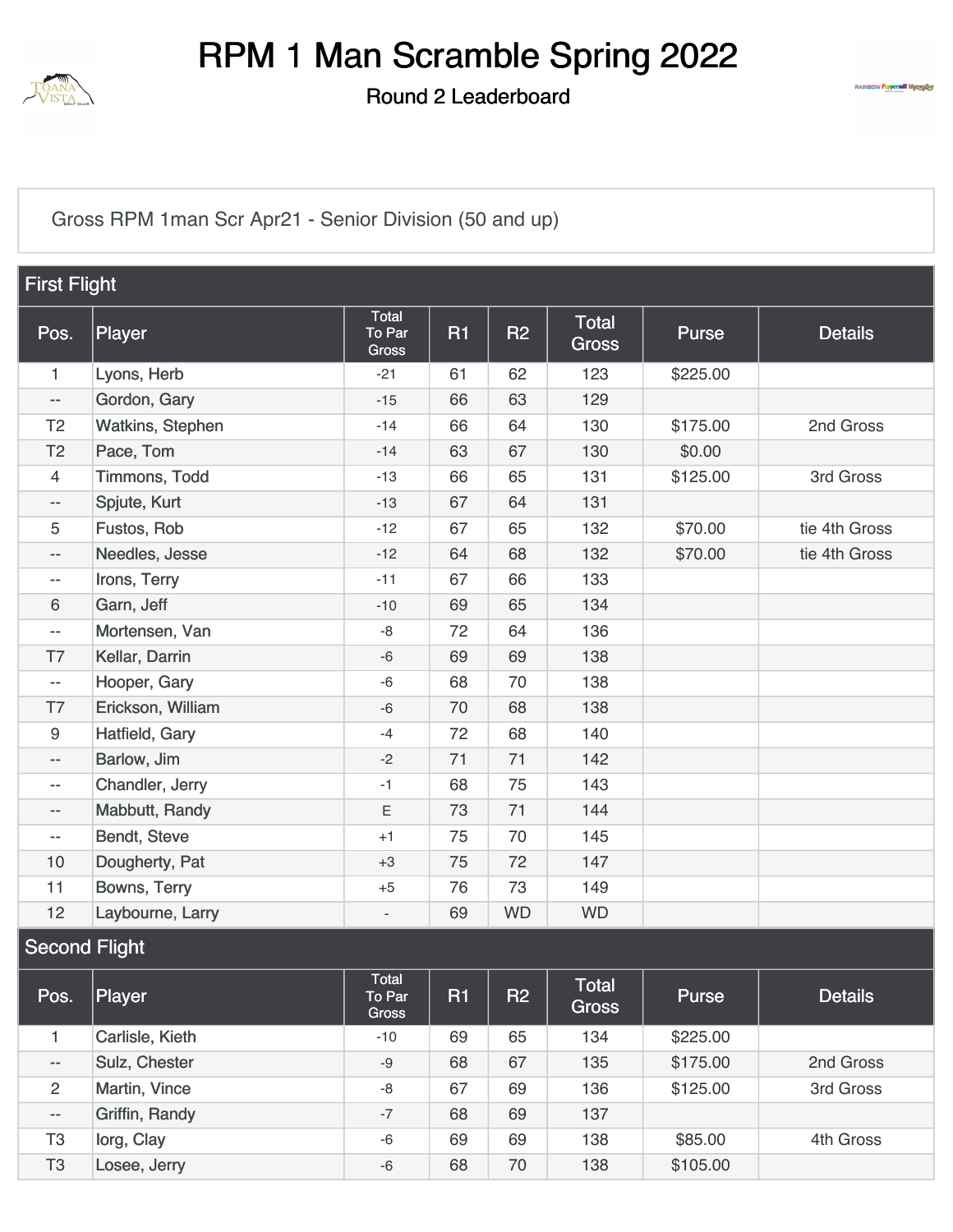

#### Round 2 Leaderboard



| --                       | Park, Mike            | $-5$                     | 70        | 69        | 139       |         |  |
|--------------------------|-----------------------|--------------------------|-----------|-----------|-----------|---------|--|
| 5                        | Madsen, Paul          | $-4$                     | 69        | 71        | 140       | \$55.00 |  |
| $\overline{\phantom{m}}$ | Zmyslo, Jerry         | $-3$                     | 70        | 71        | 141       |         |  |
| T <sub>6</sub>           | Douros, John          | Ε                        | 74        | 70        | 144       |         |  |
| T6                       | Gottfredson, Paul     | Ε                        | 76        | 68        | 144       |         |  |
| $- -$                    | Hamby, Chuck          | $+1$                     | 71        | 74        | 145       |         |  |
| --                       | Street, Blake         | $+1$                     | 71        | 74        | 145       |         |  |
| $\qquad \qquad -$        | Rees, Dennis          | $+2$                     | 70        | 76        | 146       |         |  |
| 8                        | Gluvna, Timothy       | $+5$                     | 73        | 76        | 149       |         |  |
| $\qquad \qquad -$        | Thorne, Dave          | $+6$                     | 77        | 73        | 150       |         |  |
| 9                        | <b>Tyndall, Donny</b> | $+7$                     | 77        | 74        | 151       |         |  |
| $\qquad \qquad -$        | Crowell, Paul         | $+9$                     | 77        | 76        | 153       |         |  |
| 10                       | Smith, Paul           | $+12$                    | 78        | 78        | 156       |         |  |
| $-\,-$                   | Falor, Doug           | $+15$                    | 75        | 84        | 159       |         |  |
| 11                       | Rose, Walter          | $+17$                    | 79        | 82        | 161       |         |  |
| 12 <sup>2</sup>          | Hilton, Sean          | $\overline{\phantom{a}}$ | 70        | <b>WD</b> | <b>WD</b> |         |  |
| 13                       | Snow, Jeff            | $\overline{\phantom{a}}$ | <b>WD</b> | <b>WD</b> | <b>WD</b> |         |  |

#### Third Flight

| Pos.                     | Player               | Total<br><b>To Par</b><br><b>Gross</b> | R1 | <b>R2</b> | <b>Total</b><br>Gross | <b>Purse</b> | <b>Details</b> |
|--------------------------|----------------------|----------------------------------------|----|-----------|-----------------------|--------------|----------------|
| 1                        | Christensen, Chad    | $-4$                                   | 71 | 69        | 140                   | \$225.00     |                |
| $\overline{\phantom{m}}$ | Zmyslo, Gerald       | $-1$                                   | 72 | 71        | 143                   |              |                |
| 2                        | Ulibarri, Steve      | $+1$                                   | 73 | 72        | 145                   | \$175.00     |                |
| $\overline{\phantom{m}}$ | Manning, Scott       | $+2$                                   | 74 | 72        | 146                   |              |                |
| 3                        | Kerr, Gordon         | $+5$                                   | 77 | 72        | 149                   | \$125.00     |                |
| 4                        | Liddiard, Bob        | $+9$                                   | 78 | 75        | 153                   | \$85.00      |                |
| 5                        | <b>Tucker, Scott</b> | $+12$                                  | 76 | 80        | 156                   | \$55.00      |                |
| 6                        | Sanders, Hart        | $+13$                                  | 85 | 72        | 157                   |              |                |
| $-\,-$                   | Pearson, Dan         | $+14$                                  | 77 | 81        | 158                   |              |                |
| $-\,-$                   | Losee, Lavell        | $+14$                                  | 81 | 77        | 158                   |              |                |
| $\overline{\phantom{a}}$ | Peterson, Burtell    | $+14$                                  | 77 | 81        | 158                   |              |                |
| $\overline{\phantom{m}}$ | Keller, Lincoln      | $+15$                                  | 81 | 78        | 159                   |              |                |
| 7                        | Cortright, Alan      | $+16$                                  | 81 | 79        | 160                   |              |                |
| $\qquad \qquad -$        | Rasmussen, Don       | $+17$                                  | 80 | 81        | 161                   |              |                |
| 8                        | Chartier, Kerry      | $+20$                                  | 84 | 80        | 164                   |              |                |
| $\overline{\phantom{m}}$ | Kulow, James         | $+24$                                  | 82 | 86        | 168                   |              |                |
| 9                        | Strong, Robert       |                                        | 81 | <b>WD</b> | <b>WD</b>             |              |                |
| 10                       | Boggess, Brad        | $\overline{\phantom{a}}$               | 94 | <b>WD</b> | <b>WD</b>             |              |                |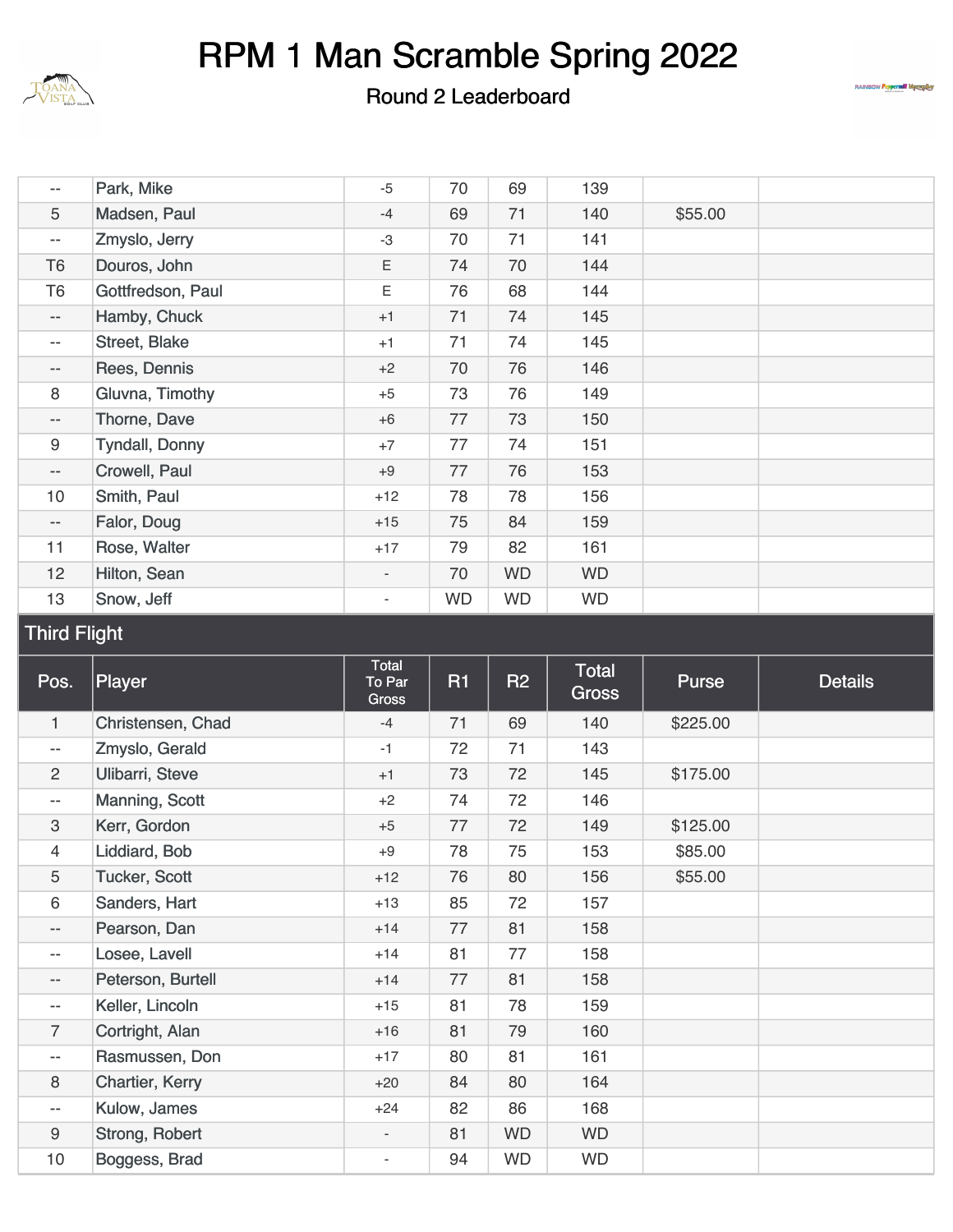

Round 2 Leaderboard

Total Purse Allocated: \$2,100.00

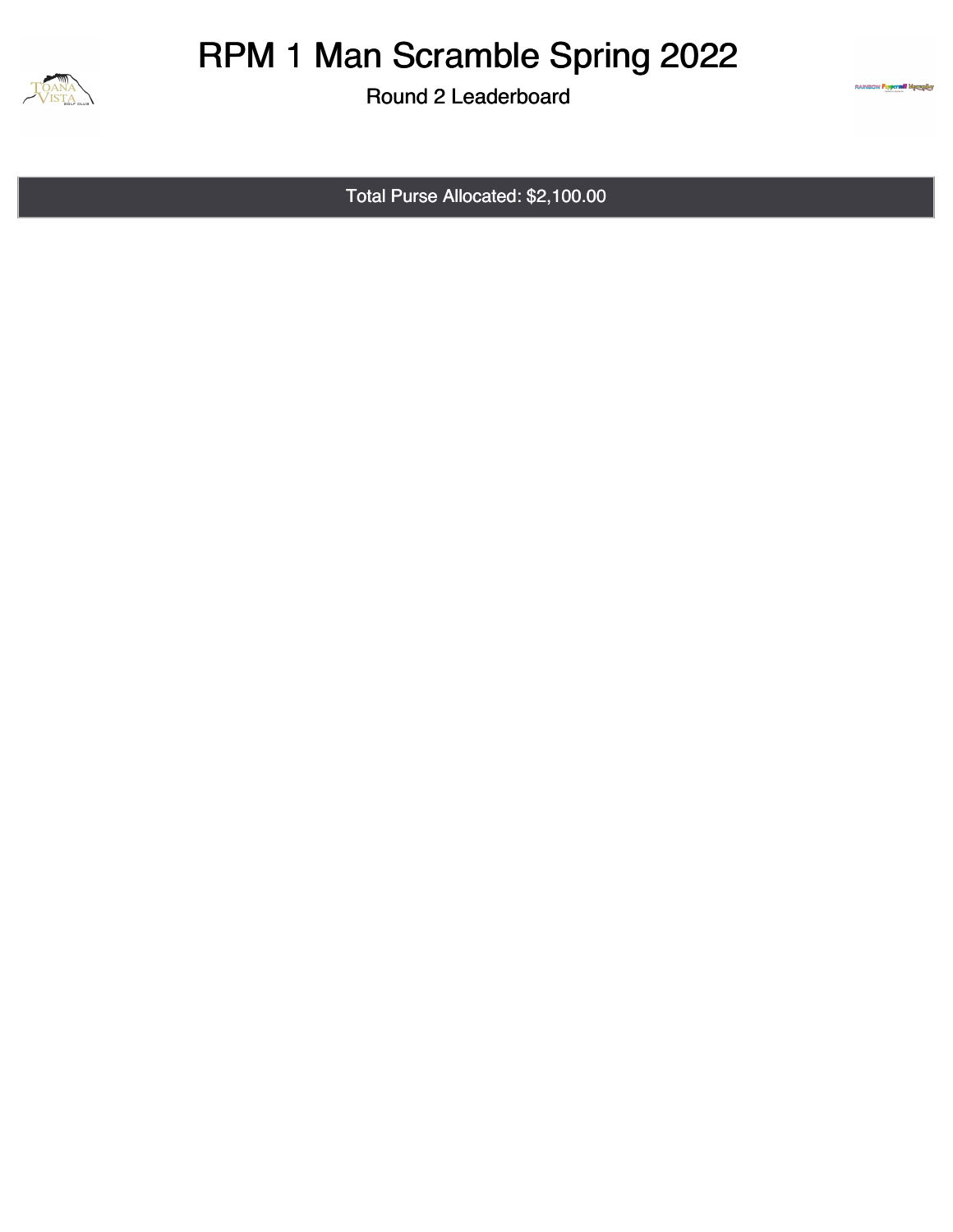

Round 2 Leaderboard



[Net RPM 1man Scr Apr21 - Senior Division \(50 and up\)](https://static.golfgenius.com/v2tournaments/8418932379028081340?called_from=&round_index=2)

| <b>First Flight</b> |                         |                                      |           |           |                     |          |                |  |
|---------------------|-------------------------|--------------------------------------|-----------|-----------|---------------------|----------|----------------|--|
| Pos.                | Player                  | <b>Total</b><br>To Par<br><b>Net</b> | <b>R1</b> | R2        | Total<br><b>Net</b> | Purse    | <b>Details</b> |  |
| $\mathbf{1}$        | Gordon, Gary            | $-17$                                | 65        | 62        | 127                 | \$225.00 |                |  |
| $-$                 | Pace, Tom               | $-16$                                | 62        | 66        | 128                 | \$175.00 | 2nd Net        |  |
| --                  | <b>Watkins, Stephen</b> | $-16$                                | 65        | 63        | 128                 |          |                |  |
| T <sub>2</sub>      | Irons, Terry            | $-15$                                | 65        | 64        | 129                 | \$105.00 | t 3rd Net      |  |
| T <sub>2</sub>      | Spjute, Kurt            | $-15$                                | 66        | 63        | 129                 | \$105.00 | t3rd Net       |  |
| T <sub>4</sub>      | Mortensen, Van          | $-14$                                | 69        | 61        | 130                 | \$55.00  | 5th Net        |  |
| T <sub>4</sub>      | Needles, Jesse          | $-14$                                | 63        | 67        | 130                 | \$0.00   |                |  |
| $- -$               | Timmons, Todd           | $-13$                                | 66        | 65        | 131                 |          |                |  |
| $\qquad \qquad -$   | Fustos, Rob             | $-12$                                | 67        | 65        | 132                 |          |                |  |
| $- -$               | Garn, Jeff              | $-12$                                | 68        | 64        | 132                 |          |                |  |
| 6                   | Hooper, Gary            | $-12$                                | 65        | 67        | 132                 |          |                |  |
| $- -$               | Kellar, Darrin          | $-10$                                | 67        | 67        | 134                 |          |                |  |
| $\overline{7}$      | Barlow, Jim             | $-8$                                 | 68        | 68        | 136                 |          |                |  |
| $- -$               | Erickson, William       | $-8$                                 | 69        | 67        | 136                 |          |                |  |
| 8                   | Mabbutt, Randy          | $-6$                                 | 70        | 68        | 138                 |          |                |  |
| T <sub>9</sub>      | Bendt, Steve            | $-5$                                 | 72        | 67        | 139                 |          |                |  |
| T <sub>9</sub>      | Chandler, Jerry         | $-5$                                 | 66        | 73        | 139                 |          |                |  |
| $-\, -$             | Hatfield, Gary          | $-4$                                 | 72        | 68        | 140                 |          |                |  |
| $\qquad \qquad -$   | Lyons, Herb             | $-1$                                 | 81        | 62        | 143                 |          |                |  |
| $-$                 | Dougherty, Pat          | $-1$                                 | 73        | 70        | 143                 |          |                |  |
| --                  | Bowns, Terry            | $+3$                                 | 75        | 72        | 147                 |          |                |  |
| 11                  | Laybourne, Larry        | ÷,                                   | 67        | <b>WD</b> | <b>WD</b>           |          |                |  |

#### Second Flight

| Pos.           | Player          | Total<br>To Par<br><b>Net</b> | R1 | R <sub>2</sub> | <b>Total</b><br><b>Net</b> | Purse    | <b>Details</b> |
|----------------|-----------------|-------------------------------|----|----------------|----------------------------|----------|----------------|
| $- -$          | Carlisle, Kieth | $-22$                         | 63 | 59             | 122                        |          |                |
| T1             | Griffin, Randy  | $-17$                         | 63 | 64             | 127                        | \$200.00 | tie 1st Net    |
| T <sub>1</sub> | Park, Mike      | $-17$                         | 64 | 63             | 127                        | \$200.00 | tie 1st Net    |
| T <sub>1</sub> | Sulz, Chester   | $-17$                         | 64 | 63             | 127                        | \$0.00   |                |
| $- -$          | Losee, Jerry    | $-16$                         | 63 | 65             | 128                        | \$125.00 | 3rd Net        |
| $- -$          | Martin, Vince   | $-16$                         | 63 | 65             | 128                        |          |                |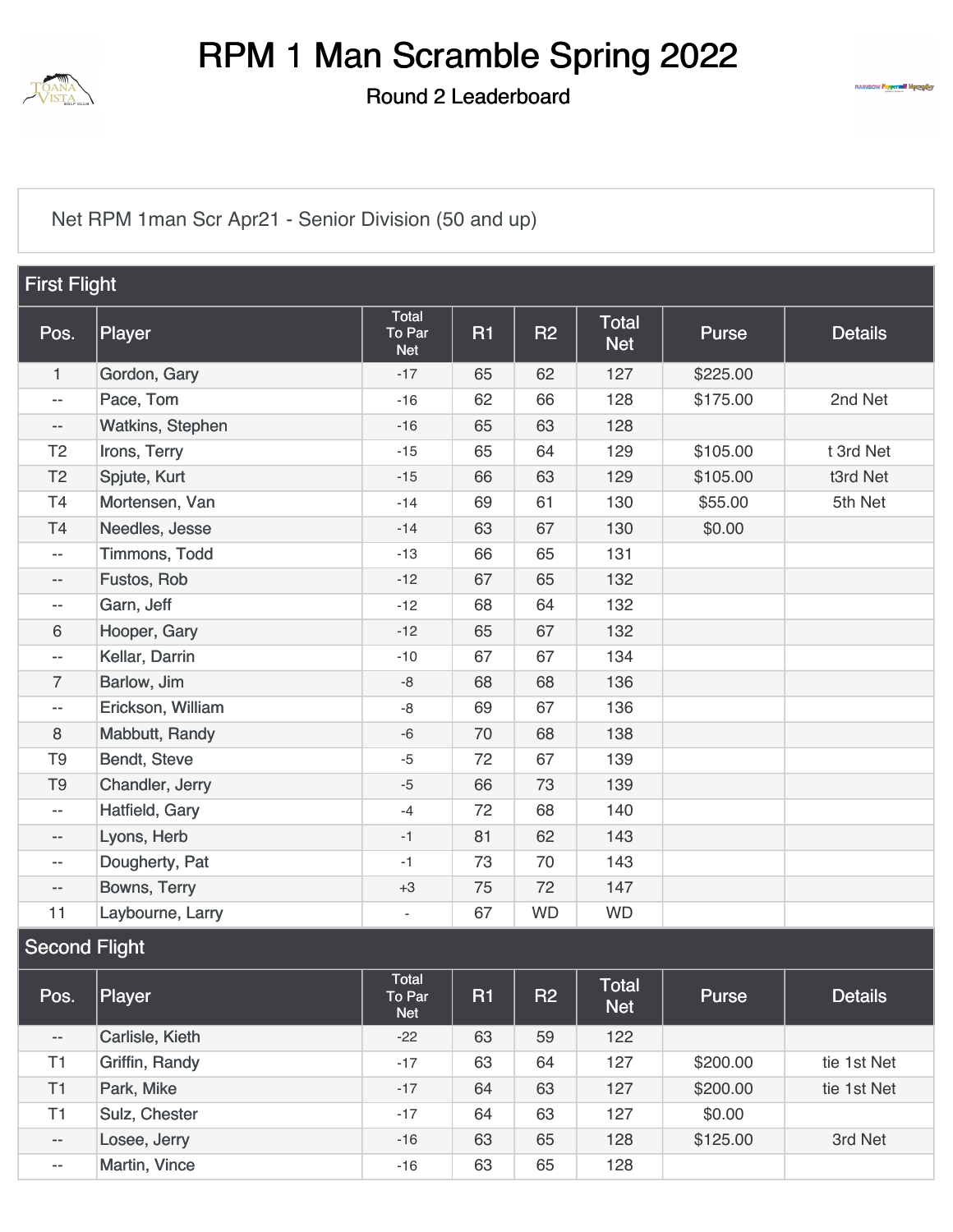

#### Round 2 Leaderboard



| $\overline{4}$           | Zmyslo, Jerry         | $-15$  | 64        | 65        | 129       | \$85.00 | 4th Net |
|--------------------------|-----------------------|--------|-----------|-----------|-----------|---------|---------|
| $\overline{\phantom{m}}$ | lorg, Clay            | $-14$  | 65        | 65        | 130       |         |         |
| $\overline{\phantom{a}}$ | Madsen, Paul          | $-12$  | 65        | 67        | 132       |         |         |
| T <sub>5</sub>           | Hamby, Chuck          | $-11$  | 65        | 68        | 133       | \$27.50 |         |
| T <sub>5</sub>           | Street, Blake         | $-11$  | 65        | 68        | 133       | \$27.50 |         |
| $--$                     | Gottfredson, Paul     | $-10$  | 71        | 63        | 134       |         |         |
| $\overline{7}$           | Rees, Dennis          | -8     | 65        | 71        | 136       |         |         |
| $\overline{\phantom{a}}$ | Douros, John          | -8     | 70        | 66        | 136       |         |         |
| 8                        | Thorne, Dave          | $-6$   | 71        | 67        | 138       |         |         |
| $\overline{\phantom{a}}$ | Gluvna, Timothy       | $-3$   | 69        | 72        | 141       |         |         |
| $\overline{\phantom{m}}$ | <b>Tyndall, Donny</b> | $-3$   | 72        | 69        | 141       |         |         |
| $\boldsymbol{9}$         | Crowell, Paul         | $-3$   | 71        | 70        | 141       |         |         |
| $\overline{\phantom{m}}$ | Smith, Paul           | $+2$   | 73        | 73        | 146       |         |         |
| 10                       | Falor, Doug           | $+5$   | 70        | 79        | 149       |         |         |
| $\overline{\phantom{a}}$ | Rose, Walter          | $+7$   | 74        | 77        | 151       |         |         |
| 11                       | Hilton, Sean          | $\sim$ | 66        | <b>WD</b> | <b>WD</b> |         |         |
| 12                       | Snow, Jeff            | $\sim$ | <b>WD</b> | <b>WD</b> | <b>WD</b> |         |         |

#### Third Flight

| Pos.                     | <b>Player</b>          | Total<br>To Par<br><b>Net</b> | <b>R1</b> | <b>R2</b> | <b>Total</b><br><b>Net</b> | Purse <sup>'</sup> | <b>Details</b> |
|--------------------------|------------------------|-------------------------------|-----------|-----------|----------------------------|--------------------|----------------|
| $- -$                    | Christensen, Chad      | $-18$                         | 64        | 62        | 126                        |                    |                |
| 1.                       | Zmyslo, Gerald         | $-15$                         | 65        | 64        | 129                        | \$225.00           |                |
| $\overline{2}$           | Manning, Scott         | $-14$                         | 66        | 64        | 130                        | \$175.00           |                |
| $-\,-$                   | Ulibarri, Steve        | $-13$                         | 66        | 65        | 131                        |                    |                |
| 3                        | Keller, Lincoln        | -9                            | 69        | 66        | 135                        | \$125.00           |                |
| $\overline{\phantom{a}}$ | Kerr, Gordon           | $-9$                          | 70        | 65        | 135                        |                    |                |
| $\qquad \qquad -$        | Liddiard, Bob          | $-7$                          | 70        | 67        | 137                        |                    |                |
| T4                       | Pearson, Dan           | $-4$                          | 68        | 72        | 140                        | \$70.00            |                |
| $\overline{\phantom{m}}$ | <b>Tucker, Scott</b>   | $-4$                          | 68        | 72        | 140                        |                    |                |
| T <sub>4</sub>           | Peterson, Burtell      | $-4$                          | 68        | 72        | 140                        | \$70.00            |                |
| $\overline{\phantom{a}}$ | Sanders, Hart          | $-3$                          | 77        | 64        | 141                        |                    |                |
| 6                        | Losee, Lavell          | $-2$                          | 73        | 69        | 142                        |                    |                |
| $\overline{7}$           | Rasmussen, Don         | $-1$                          | 71        | 72        | 143                        |                    |                |
| $\overline{\phantom{a}}$ | Cortright, Alan        | E                             | 73        | 71        | 144                        |                    |                |
| $\overline{\phantom{a}}$ | <b>Chartier, Kerry</b> | $+2$                          | 75        | 71        | 146                        |                    |                |
| 8                        | Kulow, James           | $+2$                          | 71        | 75        | 146                        |                    |                |
| 9                        | Strong, Robert         |                               | 70        | <b>WD</b> | <b>WD</b>                  |                    |                |
| 10                       | Boggess, Brad          | $\overline{\phantom{a}}$      | 85        | <b>WD</b> | <b>WD</b>                  |                    |                |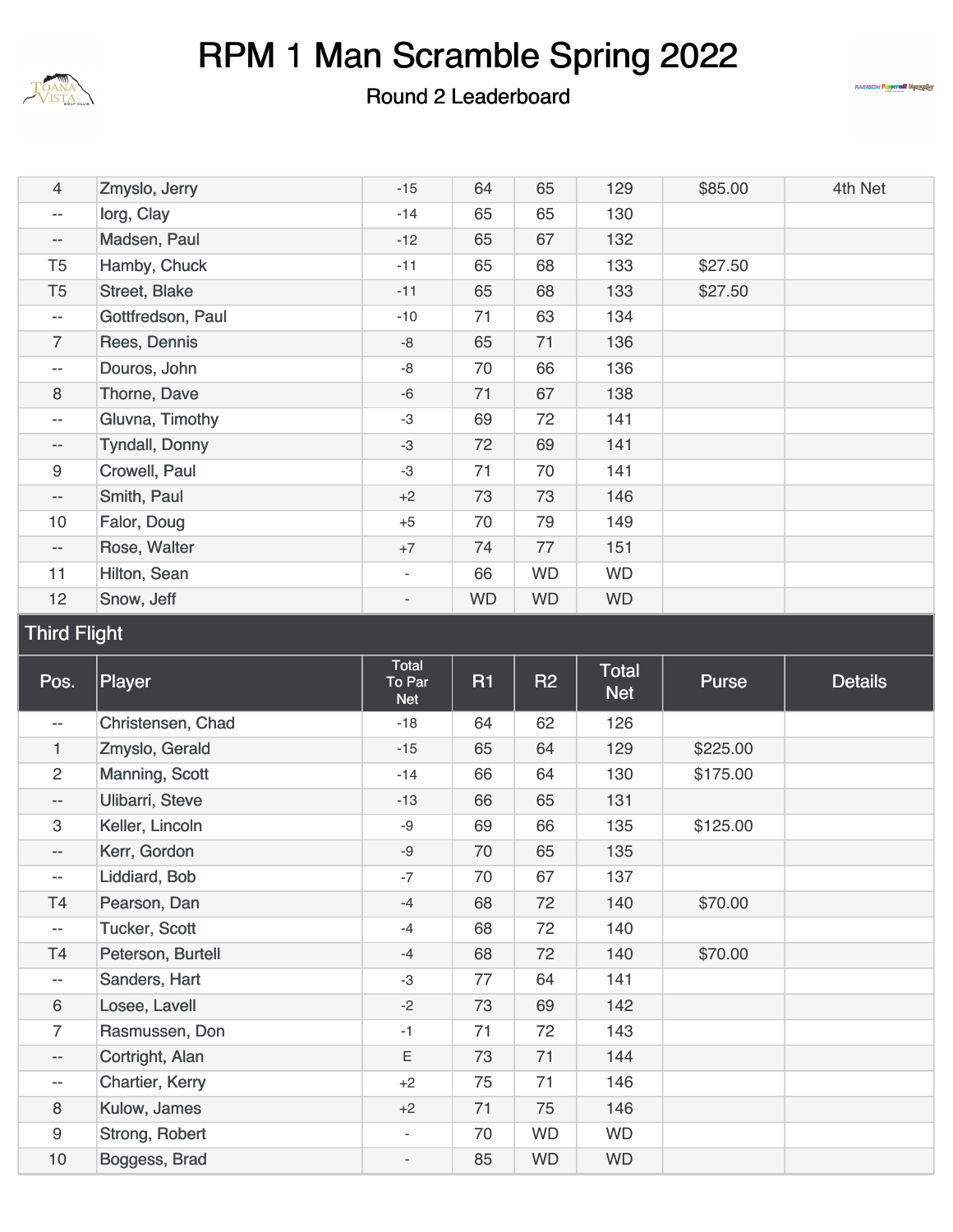

Round 2 Leaderboard

Total Purse Allocated: \$1,995.00

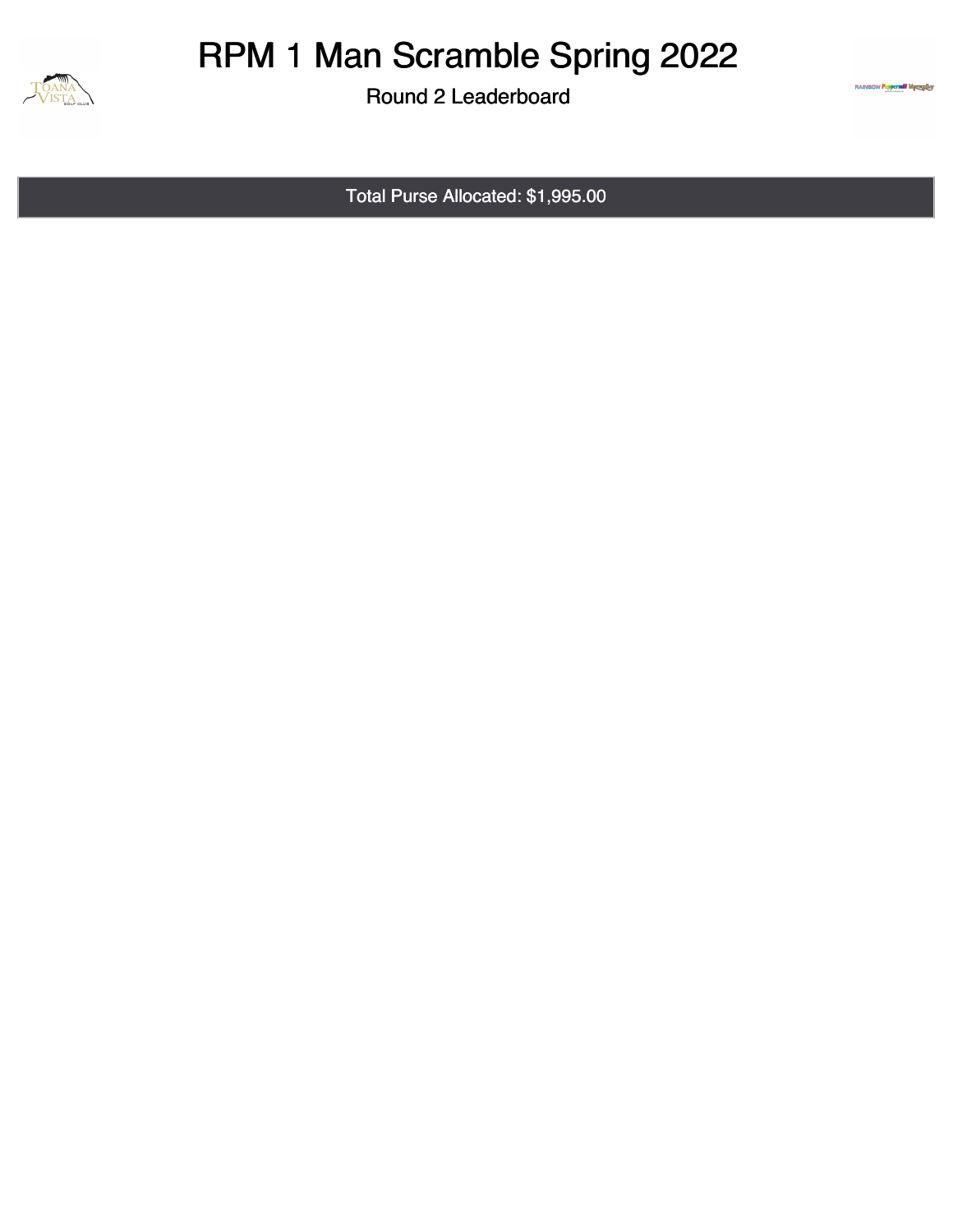

Round 2 Leaderboard



[Net Skins- Round 2 - Regular Division](https://static.golfgenius.com/v2tournaments/8393024455479184098?called_from=&round_index=2)

| First Flight                                             |  |         |             |  |  |  |  |  |
|----------------------------------------------------------|--|---------|-------------|--|--|--|--|--|
| <b>Skins</b><br>Player<br><b>Details</b><br><b>Purse</b> |  |         |             |  |  |  |  |  |
| Danielson, Garrett                                       |  | \$45.00 | Eagle on 10 |  |  |  |  |  |
| \$45.00<br>Bendt, Jeremy<br>Eagle on 11                  |  |         |             |  |  |  |  |  |
| Total Purse Allocated: \$90.00                           |  |         |             |  |  |  |  |  |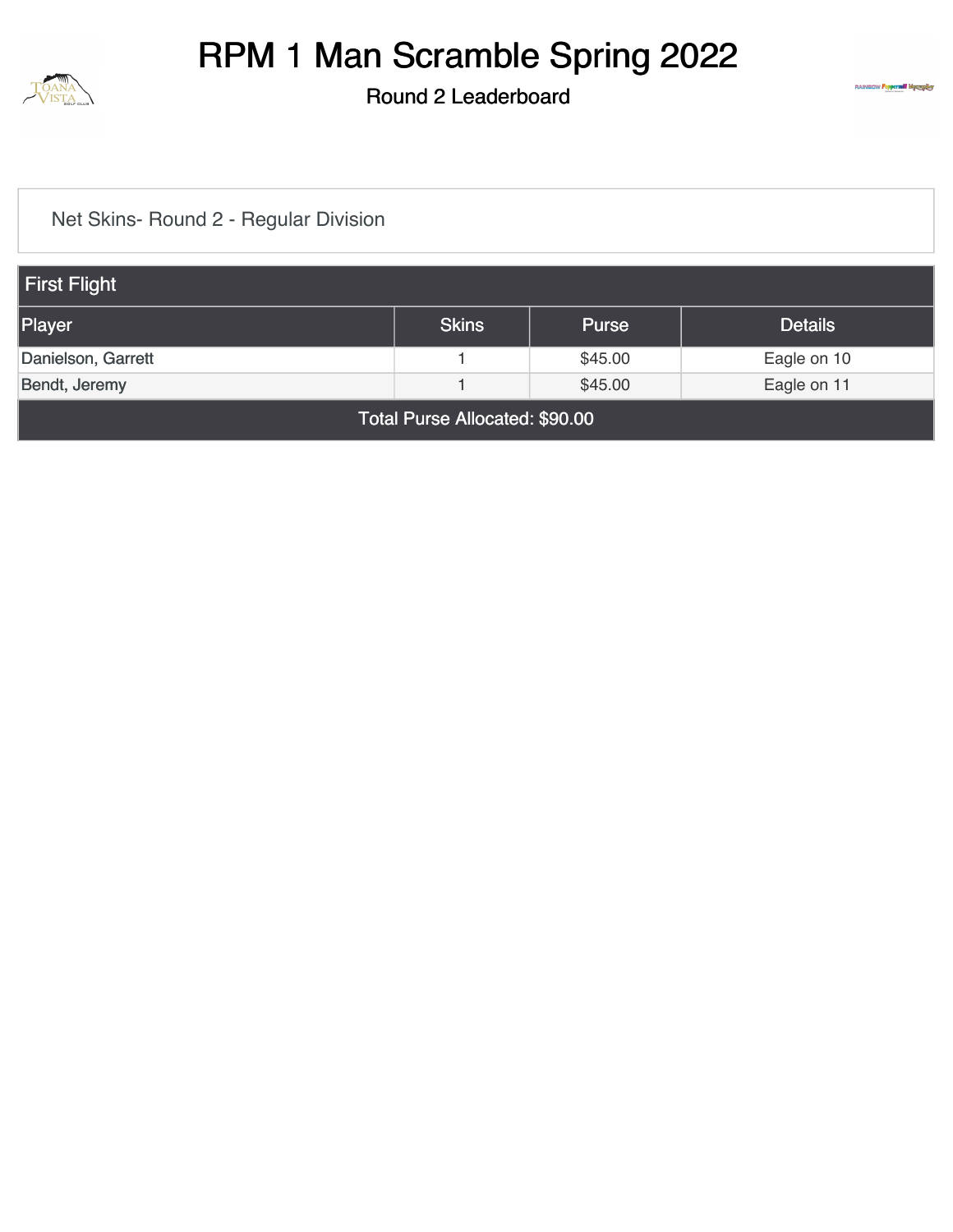

Round 2 Leaderboard



[Net Skins- Round 2 - Senior Division \(50 and up\)](https://static.golfgenius.com/v2tournaments/8393024452828383969?called_from=&round_index=2)

| <b>First Flight</b>             |                |              |                                      |  |  |  |  |  |  |  |  |
|---------------------------------|----------------|--------------|--------------------------------------|--|--|--|--|--|--|--|--|
| Player                          | <b>Skins</b>   | Purse        | <b>Details</b>                       |  |  |  |  |  |  |  |  |
| Lyons, Herb                     | 1              | \$55.00      | Eagle on 3                           |  |  |  |  |  |  |  |  |
| Fustos, Rob                     | 1              | \$55.00      | Eagle on 9                           |  |  |  |  |  |  |  |  |
| <b>Second Flight</b>            |                |              |                                      |  |  |  |  |  |  |  |  |
| Player                          | <b>Skins</b>   | <b>Purse</b> | <b>Details</b>                       |  |  |  |  |  |  |  |  |
| Carlisle, Kieth                 | 3              | \$49.00      | Eagle on 7, Birdie on 8, Eagle on 13 |  |  |  |  |  |  |  |  |
| Sulz, Chester                   | $\overline{c}$ | \$32.00      | Birdie on 14, Birdie on 16           |  |  |  |  |  |  |  |  |
| lorg, Clay                      | 1              | \$16.00      | Eagle on 11                          |  |  |  |  |  |  |  |  |
| Douros, John                    | $\mathbf{1}$   | \$16.00      | Eagle on 3                           |  |  |  |  |  |  |  |  |
| <b>Third Flight</b>             |                |              |                                      |  |  |  |  |  |  |  |  |
| Player                          | <b>Skins</b>   | <b>Purse</b> | <b>Details</b>                       |  |  |  |  |  |  |  |  |
| Keller, Lincoln                 | 2              | \$22.00      | Eagle on 1, Eagle on 6               |  |  |  |  |  |  |  |  |
| Pearson, Dan                    | 1              | \$11.00      | Eagle on 11                          |  |  |  |  |  |  |  |  |
| Ulibarri, Steve                 | 1              | \$11.00      | Eagle on 13                          |  |  |  |  |  |  |  |  |
| Chartier, Kerry                 | $\mathbf{1}$   | \$11.00      | Birdie on 17                         |  |  |  |  |  |  |  |  |
| Sanders, Hart                   | 1              | \$11.00      | Birdie on 3                          |  |  |  |  |  |  |  |  |
| Kerr, Gordon                    | $\mathbf{1}$   | \$11.00      | Eagle on 5                           |  |  |  |  |  |  |  |  |
| Christensen, Chad               | 1              | \$11.00      | Eagle on 7                           |  |  |  |  |  |  |  |  |
| Total Purse Allocated: \$311.00 |                |              |                                      |  |  |  |  |  |  |  |  |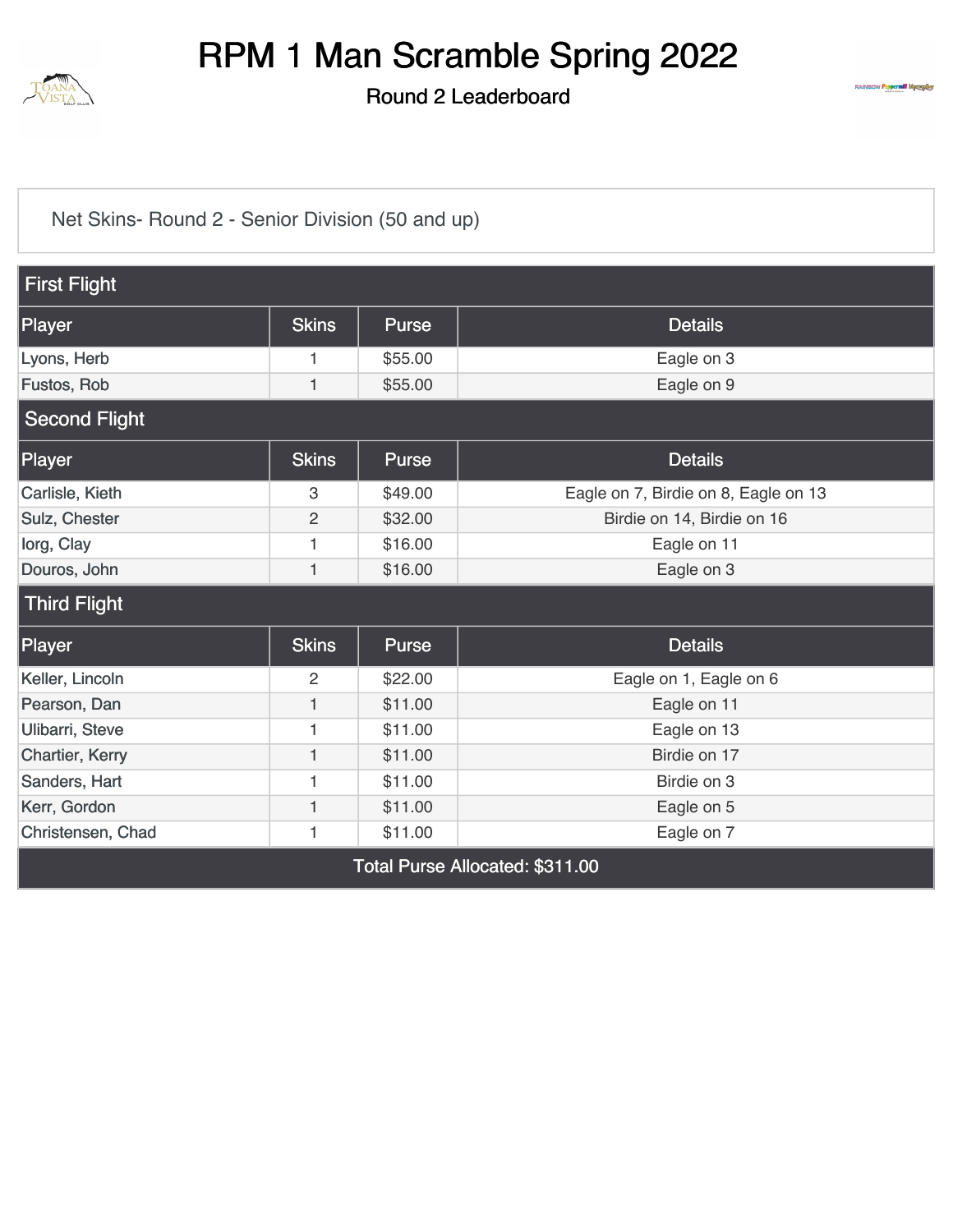

Round 2 Leaderboard



[Gross Skins- Round 2 - Regular Division](https://static.golfgenius.com/v2tournaments/8393024473900567268?called_from=&round_index=2)

| First Flight                   |              |              |                           |  |  |
|--------------------------------|--------------|--------------|---------------------------|--|--|
| Player                         | <b>Skins</b> | <b>Purse</b> | <b>Details</b>            |  |  |
| Danielson, Garrett             | 2            | \$45.00      | Eagle on 10, Birdie on 18 |  |  |
| Bendt, Jeremy                  |              | \$22.00      | Birdie on 13              |  |  |
| Watkins Jr., Stephen           |              | \$22.00      | Eagle on 6                |  |  |
| Total Purse Allocated: \$89.00 |              |              |                           |  |  |